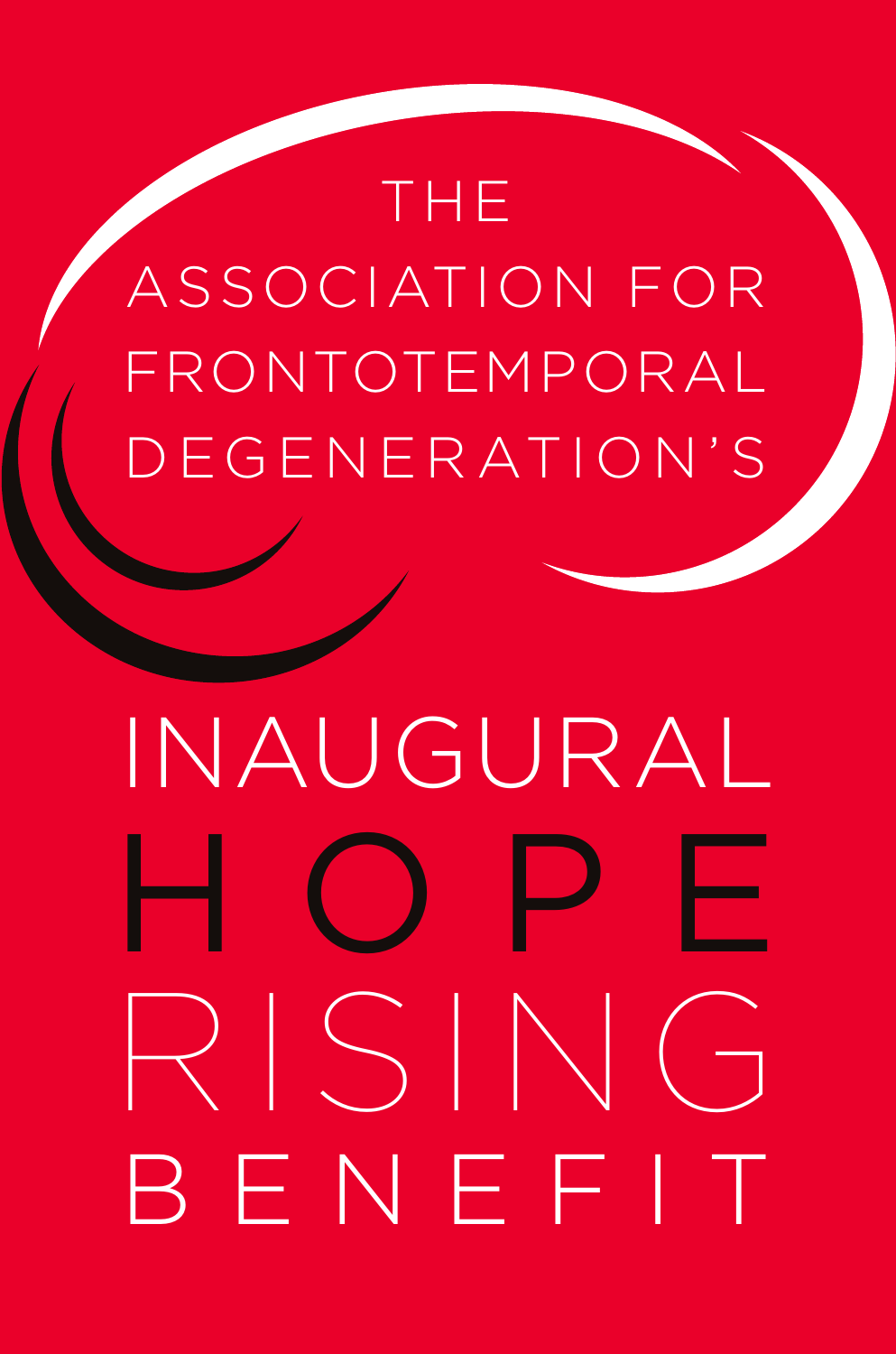BENEFIT CO-CHAIRS DONALD NEWHOUSE DANIEL HEDAYA KATHY MELE

BENEFIT VICE-CHAIRS CONDÉ NAST DISCOVERY COMMUNICATIONS THE DURST ORGANIZATION SAMUEL I. NEWHOUSE FOUNDATION SULLIVAN & CROMWELL UBS U.S. TRUST

#### AFTD BOARD OF DIRECTORS

DEANNA ANGELLO STEVE BELLWOAR RICK CHILDS HELEN-ANN COMSTOCK DEBBIE FENOGLIO STEPHEN FENOGLIO MATT HATFIELD SUSAN LADEN JARY LARSEN, PH.D. GAIL ANDERSEN, CHAIR

PAUL LESTER KATHY MELE LISA RADIN POP SHENIAN BONNIE SHEPHERD BETH WALTER JOHN WHITMARSH, PH.D.

EXECUTIVE DIRECTOR SUSAN L-J DICKINSON, M.S., C.G.C.

YOU ARE CORDIALLY INVITED TO ATTEND

AFTD'S INAUGURAL **HOPE** RISING BENEFIT

HONORING DAVID ZASLAV President & Chief Executive Officer, Discovery Communications The Susan Newhouse & Si Newhouse Award of Hope Recipient

HOSTED BY PAULA ZAHN

SPECIAL MUSICAL PERFORMANCE BY KELLI O'HARA

THURSDAY, SEPTEMBER 29, 2016

 $COCKTAILS 6:OO P.M.$  DINNER 7:00  $P.M.$ 

DESSERT BUFFET IMMEDIATELY FOLLOWING

THE PIERRE HOTEL 2 EAST 61ST STREET NEW YORK CITY

#### FESTIVE DRESS

RSVP CARD ENCLOSED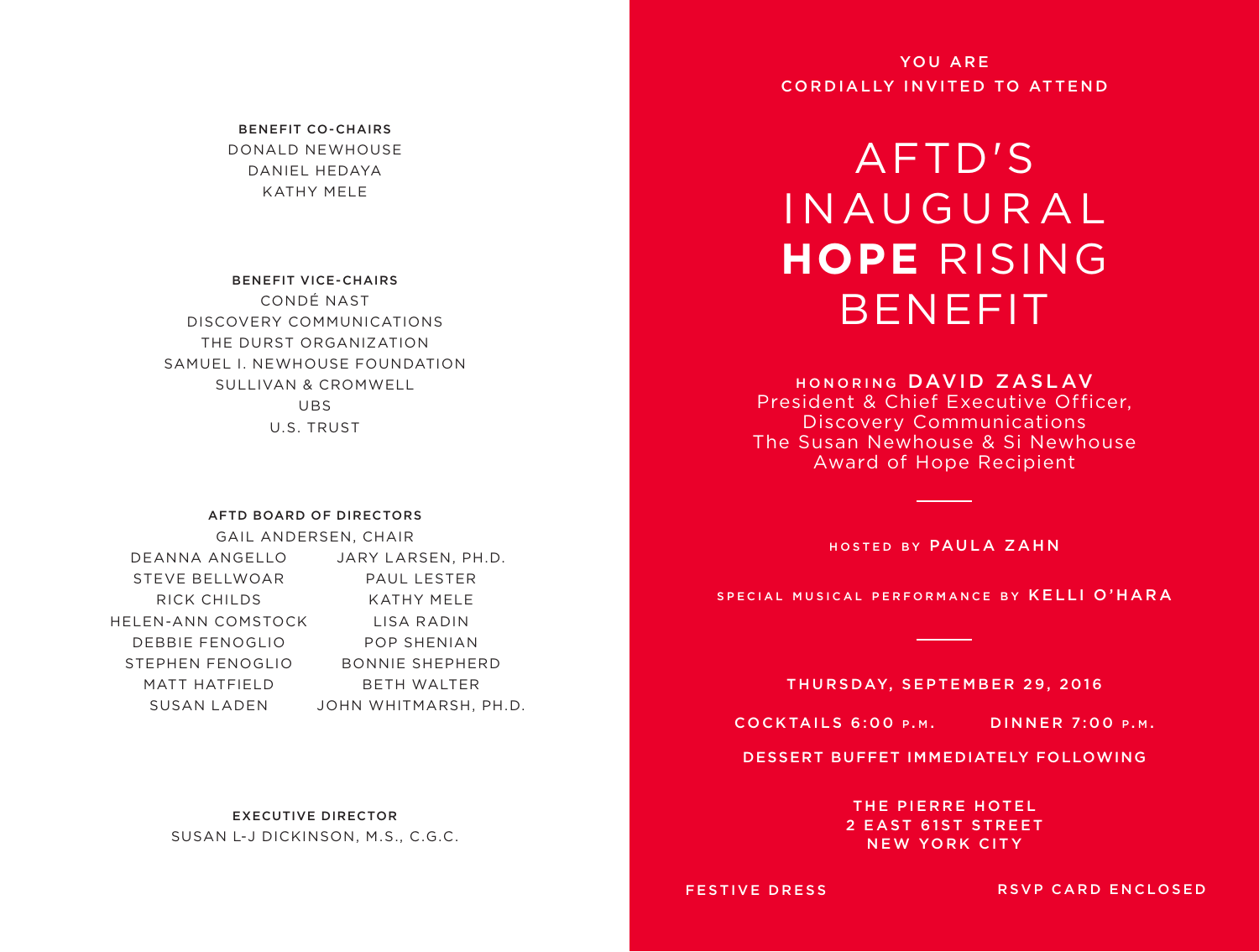EARLY SUPPORTERS MARY AND DICK BENIOFF NOMI BERGMAN CBRE AARON DANIELS AND ADAM DANIELS DOUGLAS ELLIMAN REAL ESTATE EMPIRE OFFICE FRIED, FRANK, HARRIS, SHRIVER & JACOBSON LLP ARLYN AND EDWARD L. GARDNER SAMANTHA AND DAVID GOLDRING AGNES GUND SUSANNE HEDAYA DAVID M. HRYCK ICON INTERIORS, INC. J.P. MORGAN SIDNEY R. KNAFEL LANE OFFICE GERRY LENFEST SANDI AND DALE LUTZ McDERMOTT WILL & EMERY LLP ROBERT MIRON STEVEN MIRON HIROKO AND SATORU MURASE NEPC, LLC ELLEN AND SAM NEWHOUSE ELYSE AND MICHAEL NEWHOUSE GINA SANDERS AND STEVEN NEWHOUSE VICTORIA NEWHOUSE WENDY FLANAGAN AND CHRIS O'MALLEY MARTIN PACKOUZ / GOLDMAN, SACHS & CO. PLATINUM PROPERTIES ROBERT DERECTOR ASSOCIATES DANIEL AND JOANNA S. ROSE CATHERINE SAXTON STEPHANIE AND JACK SEIBALD ALLISON SELLON ANNA MARIE AND ROBERT F. SHAPIRO BARBARALEE DIAMONSTEIN AND CARL SPIELVOGEL TENER CONSULTING SERVICES LLC TPG ARCHITECTURE TURNER INTERIORS JUDY AND JOSH WESTON

AS OF AUGUST 17, 2016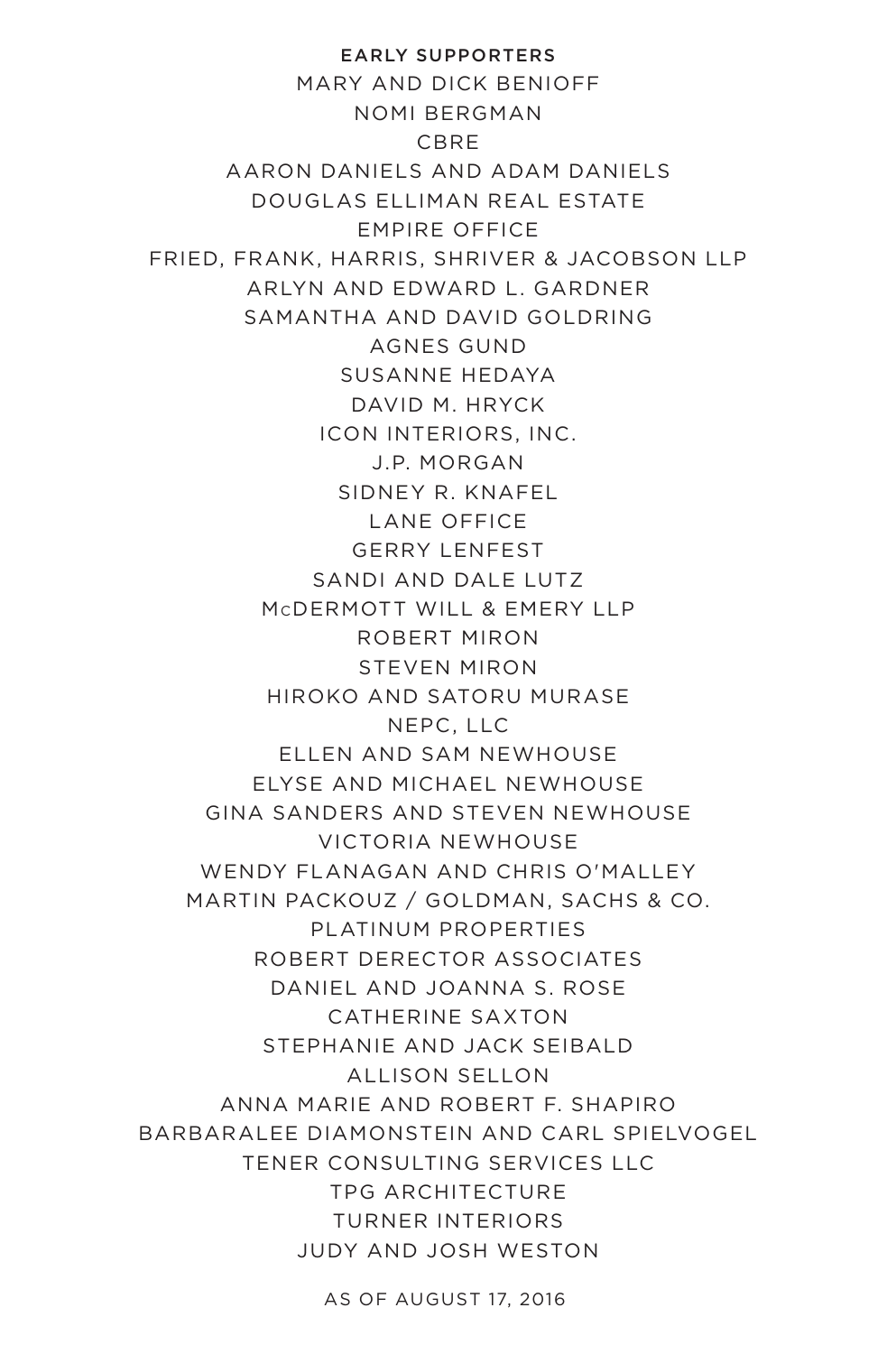

The Association for Frontotemporal Degeneration Opening the gateway to help and a cure

#### ABOUT AFTD

Frontotemporal degeneration (FTD) is the most common form of dementia for people under age 60. Currently incurable and without approved treatments, FTD has profound effects on the lives of more than 50,000 Americans. The hallmark of FTD is a gradual, progressive decline in behavior, language, and/or movement. Accurate diagnosis can take years, and options to connect with peers and experts are all too rare. Individuals and families are left to face a devastating disease in confusion and isolation.

The Association for Frontotemporal Degeneration (AFTD) is the leading nonprofit working to improve the quality of life of people affected by FTD in the U.S. and around the world, and to drive research to a cure. With a community of donors, volunteers, advocates and professionals, AFTD works every day to advance: collaborative research; awareness; support for those directly impacted; and education for healthcare professionals, while advocating for appropriate, affordable services.

Through the generosity of this evening's leadership, all costs are covered so that every dollar you give will go directly towards AFTD's mission.

Visit us at www.theaftd.org Connect with us via www.facebook.com/TheAFTD or www.twitter.com/AFTDCure

For further information regarding the benefit, please contact AFTD's Hope Rising Benefit Office at 212-245-6570 or email aftd@eventassociatesinc.com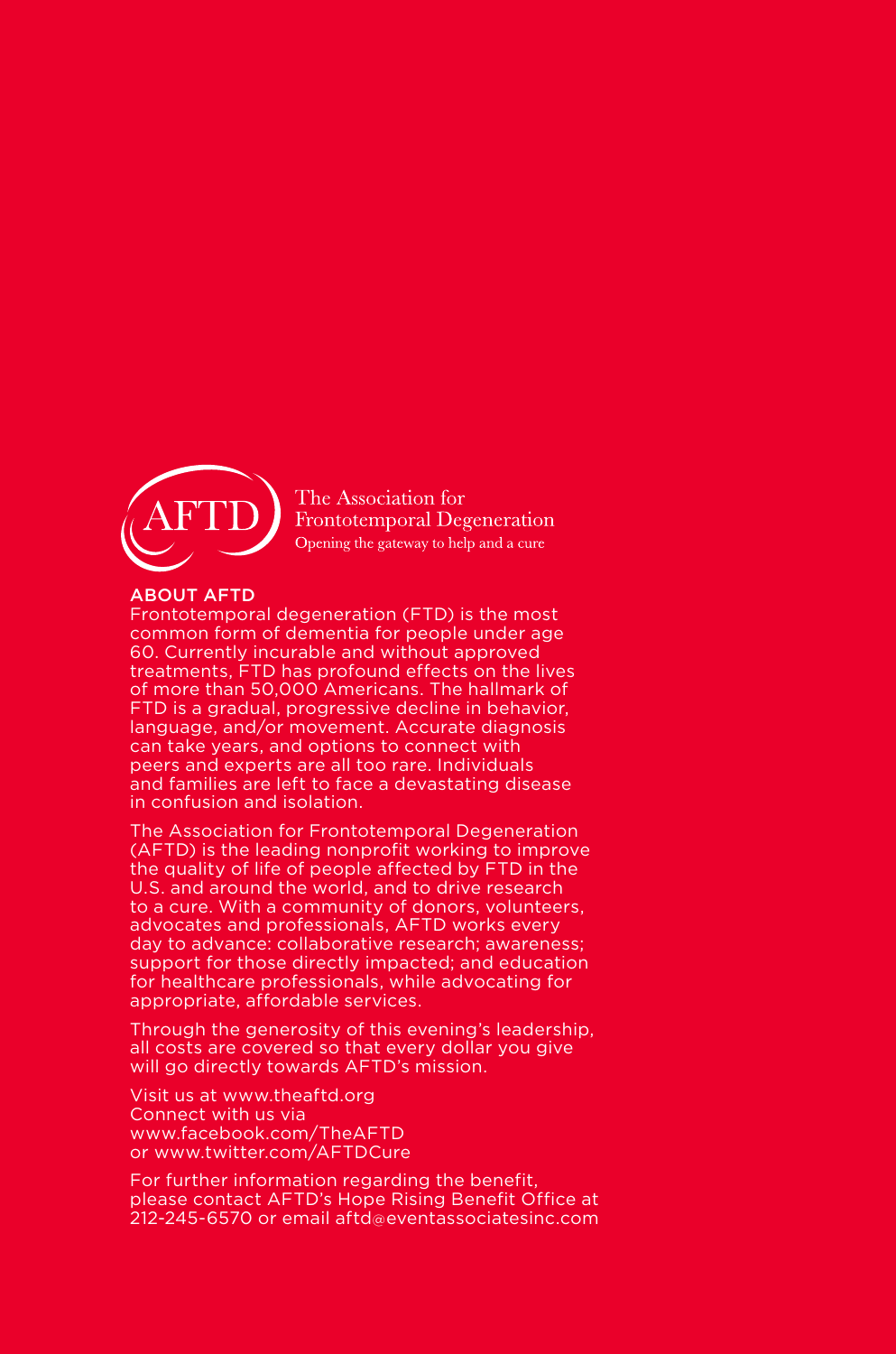### AFTD'S INAUGURAL **HOPE** RISING BENEFIT

#### THURSDAY, SEPTEMBER 29, 2016

In support of AFTD, please reserve:

#### **SUSAN AND SI'S CIRCLE TABLE**

#### **\$100,000**

Includes premier table for 10 with a scientist; listing as Benefit Vice-Chair on Benefit materials and listing or logo on AFTD's website; full-page ad in printed program; on-site signage; acknowledgement from podium

#### **HOPE RISING CIRCLE TABLE \$50,000**

Includes prime table for 10; listing in printed program and listing or logo on AFTD's website; full-page ad in printed program; on-site signage

#### **VISION CIRCLE TABLE**

#### **\$25,000**

Includes preferred table for 10; listing in printed program and listing or logo on AFTD's website; half-page ad in printed program

#### **SUPPORTER CIRCLE TABLE**

#### **\$12,500**

Includes table for 10; listing in printed program and listing or logo on AFTD's website

#### **CARING COUPLES TICKETS**

#### **\$5,000**

Includes preferred seating for two; listing in printed program

#### **AWARENESS TICKET(S)**

#### **\$1,000**

Includes seating for one; listing in printed program

#### **COMMUNITY TICKET(S)**

#### **\$500** *(Limited Availability)* Includes seating for one

 $\Box$  I/We are unable to attend, but wish to make a fully tax-deductible contribution of  $\frac{1}{2}$ 

\*PLEASE SEE REVERSE SIDE FOR MORE OPTIONS\*